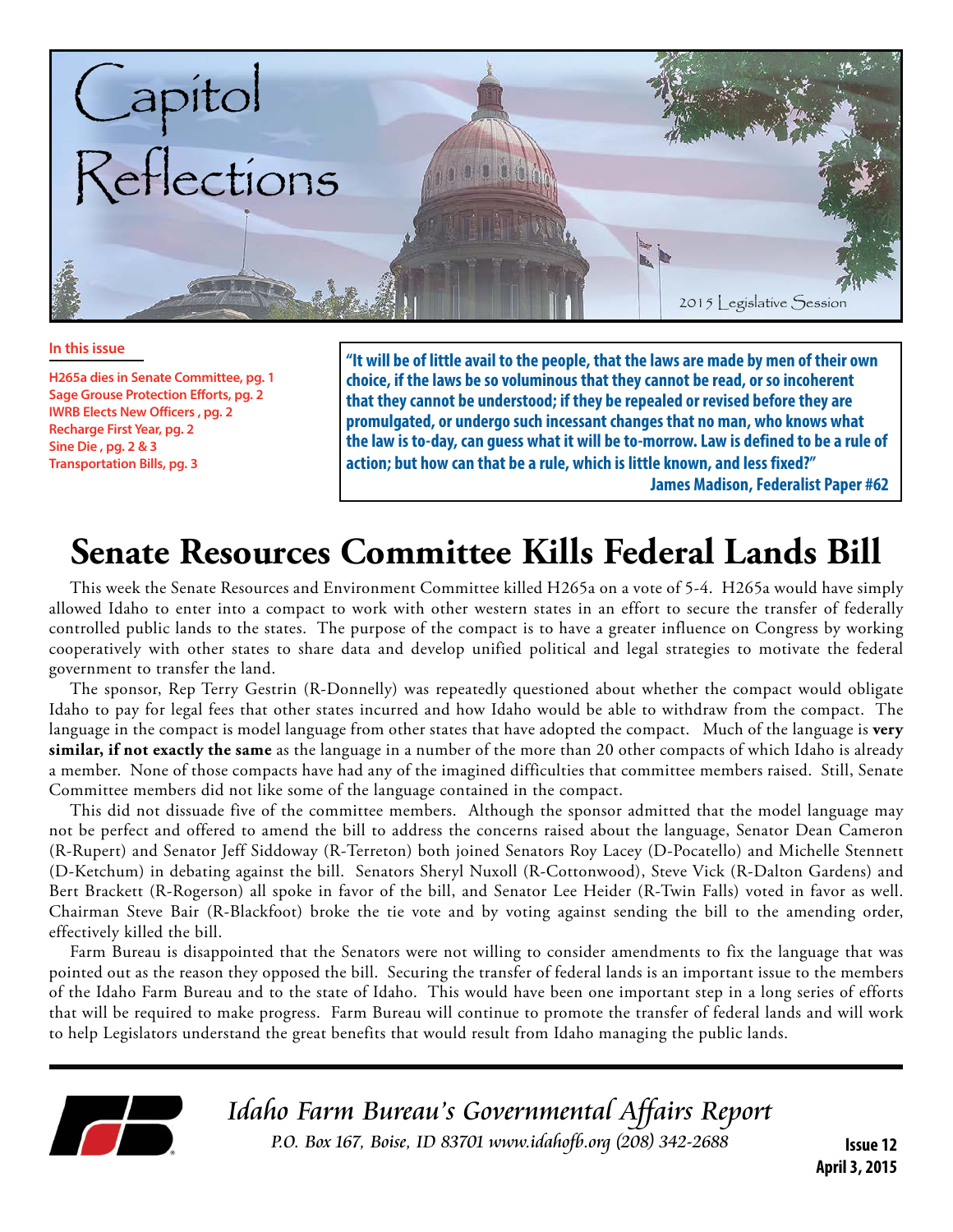# **Sage Grouse Protection Efforts – Public Record Exemption**

House Bill 291 enables owners of land to enter into a voluntary conservation agreement without disclosing management plans. Representative Steve Miller (R-Fairfield) and Senator Lee Heider (R-Twin Falls) were the sponsors of this legislation that provides a public record exemption for private property owners who join the conservation efforts through soil conservation districts for all species of sage grouse.

Those who participate in these voluntary agreements will not be required to disclose the number of cattle utilizing the property, operating or financial details. Representative Miller indicated that the goal of this legislation is to minimize concerns and attract more private land owners to open their property to research efforts and become more active in managing habitat for sage grouse. The bill passed the House 53-14-3 and the Senate 24-11-0.

**Idaho Water Resource Board Holds Elections for New Officers – IDWR News Release**

The Idaho Water Resource Board elected new officers at the IWRB Meeting. Roger Chase was re-elected as Chairman. Mr. Chase has served as Chairman since January 2013 and previously served as Vice-Chairman for the Idaho Water Resource Board from April 2011 to January 2013 and has been a member of the IWRB since March 2009. Mr. Chase is a former mayor of Pocatello from January 2002 to January 2010, and also served on the Pocatello City Council from 1990 to 1997, acting as Council President in 1996-1997. He served in the Idaho State Legislature from 1997 to 2001, as well as on various boards for civic and church groups.

Jeff Raybould was elected as Vice-Chairman. Mr. Raybould has been a member of the IWRB since April 2011. Mr. Raybould has played an active role in the agricultural industry for over 30 years, both as a farm owner and an industry representative. Mr. Raybould currently serves as Chairman of the Fremont-Madison Irrigation District.

Vince Alberdi was elected as Secretary. Mr. Alberdi has been a member of the IWRB since March 2009. Prior to serving on the Board, Mr. Alberdi had been involved in water management for approximately 25 years, including 16 years as the General Manager of the Twin Falls Canal Company.

The Board also welcomed a new member, Dale Van Stone, of Hope, ID. Mr. Van Stone is an Idaho native with over 50 years of farming experience. Dale is a former County Commissioner who also serves on the Bonner Soil & Water Conservation District Board.

# **Recharge Completes First Successful Year**

The Idaho Department of Water Resources has completed its first full year of working with irrigation districts and canal companies to utilize unlined canals and ditches during the off-use periods to allow water to seep into the aquifer.

Brian Patten, IDWR Planning Bureau Chief has directed this program and has marked the success of the program. IDWR information indicates that approximately 75,239 acre-feet of surface water has been allowed to re-enter the Eastern Snake River Plain Aquifer during the past year.

Several irrigation districts and canal companies have participated in a program where the IDWR's programs involve paying canal companies for the usage of their systems. Some efforts have also involved drilling wells and injecting surface water or diverted water into basins that provide infiltration back into the aquifer.

The Aberdeen-Springfield Canal Co., Great Feeder Canal Co., Fremont-Madison Irrigation District, Northside Canal Co., American Falls Reservoir District No. 2, Southwest Irrigation District and Twin Falls Canal Co. have participated in the recharge efforts.

# **Sine Die – Easy to Say, Hard to Get There**

Sine Die is the traditional Latin term that is used to end an Idaho legislative session. In Latin it means: *without any future date being designated*.

There is never an elegant way to end an Idaho legislative session (at least I have never witnessed it). Legislators have worked now for 81 days with more days to come. These public servants have worked hard to make Idaho a better place to live, raise children, engage in business and the list goes on and on. The 105 members and staff are growing tired and without doubt are becoming a

continued page 3